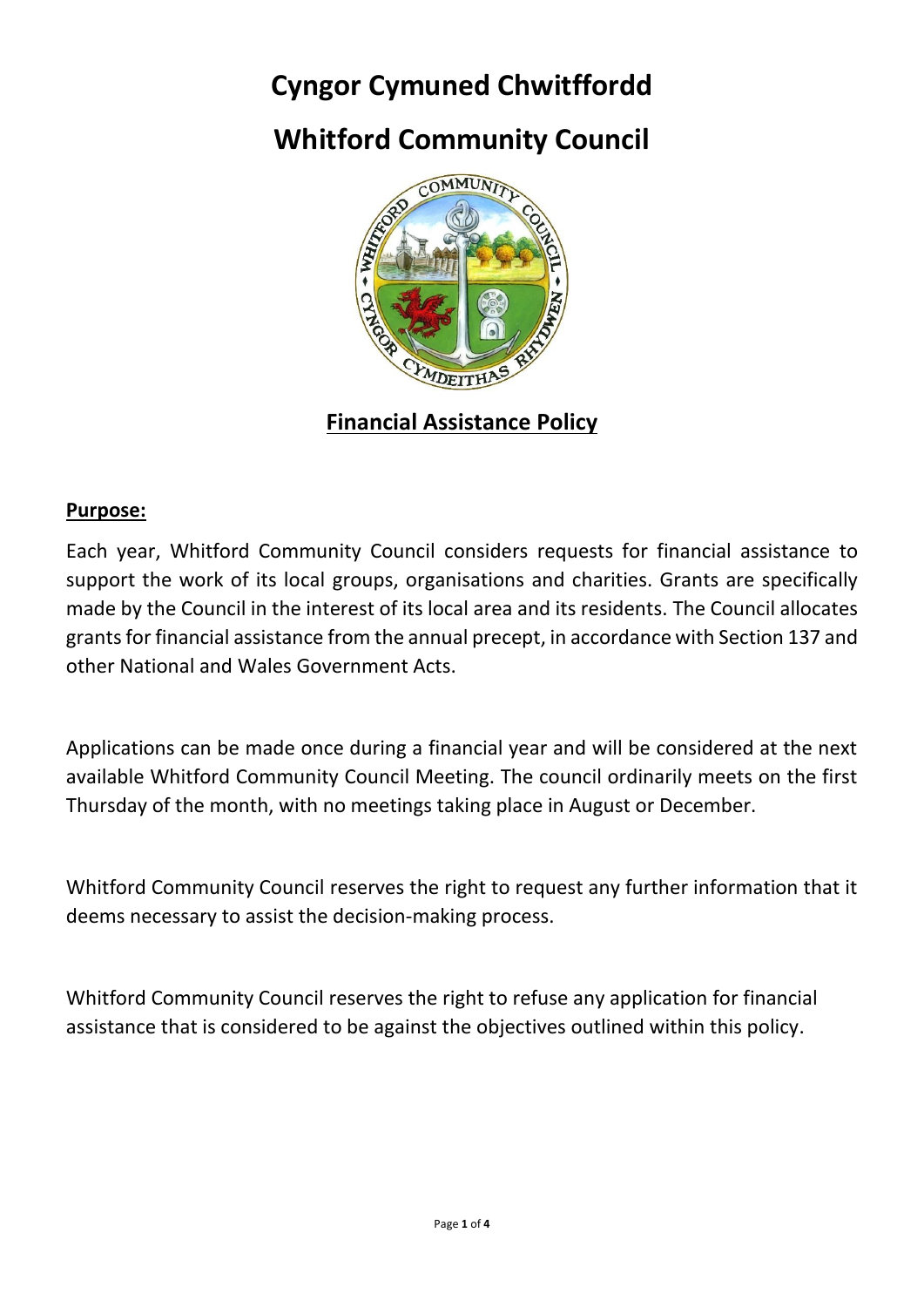# **Criteria**

Grants for financial assistance will be awarded at the discretion of Whitford Community Council taking into consideration the following criteria:

- Proposed use of grant
	- o Providing a service within the Council area,
	- o Enhancing the quality of life for residents within the Council area
	- o Improving the environment within the Council area, or
	- o Promoting the Council area in a positive way
- Proven benefit to Whitford Community Council residents,
- How regularly the group, organisation or charity meet (weekly, fortnightly, monthly, bi-monthly, etc)
- Current finances available to the group, organisation or charity,
- Availability of budget from the annual precept balanced with Whitford Community Councils fiscal responsibility towards current and forward work programmes.

Ordinarily, Whitford Community Council will consider grants up to £400. However, local groups, charities and organisations can apply for grants in excess of this sum for specific projects. In such circumstances, Whitford Community Council will consider payment of up to 50% of total costs, to a maximum of £2,000.00 – unless exceptional reasons are provided and accepted by Council. The above maximum figure is also dependent on the current year's budget allocation. These applications for financial assistance must include full quotations of works and or items.

The Council's decision will be clearly documented within the Council Minutes to demonstrate transparency and decision-making to residents of the community.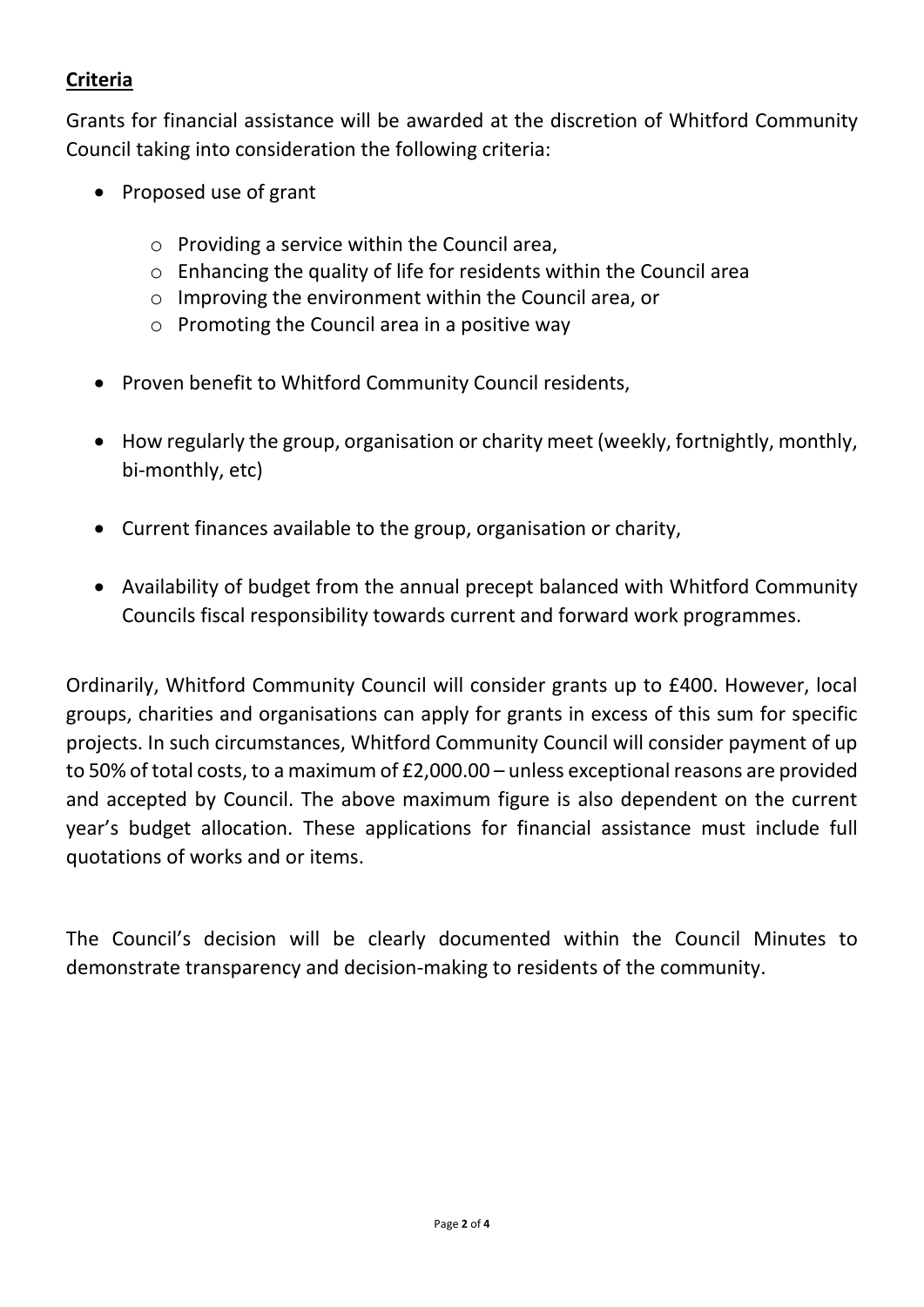## **Exclusions:**

Whitford Community Council will not award applications for financial assistance in the below circumstances:

- Payment to individuals
- Payment to for-profit groups, organisations or charities
- Payment to fund political activities or ideology
- Payment to groups, organisations or charities where membership is not inclusive to all (no discrimination based upon protected characteristics as per Equality Act, 2010)
- Payment towards outstanding finances
- Payment towards retrospective projects or where works have already been completed
- Payment to national charities with the exception of clear and direct benefit to residents within the Council area.
- Payment where an official application form has not been completed

#### **Decision Making**

Whitford Community Council's decision on any application for financial assistance is final and there is no right of appeal. Whitford Community Council reserves the right to decline any application without giving reasons for its decision. The Clerk & Financial Officer will notify all applicants of the Councils determination by letter within one working week of the Council Meeting.

Whitford Community Council will not commit to any continuing expenditure. Applications can be made once during a financial year  $(1<sup>st</sup>$  April –  $31<sup>st</sup>$  March) and must clearly document and detail how the application meets the criteria as outlined within this policy.

#### **Declaration of Interest**

Where a Community Councillor is a member of a group, organisation or charity who is applying for financial assistance, that Community Councillor must declare, a Declaration of Interest in the matter and refrain from discussion and voting. Advice may be sought from the Clerk & Financial Officer before or during a Council Meeting.